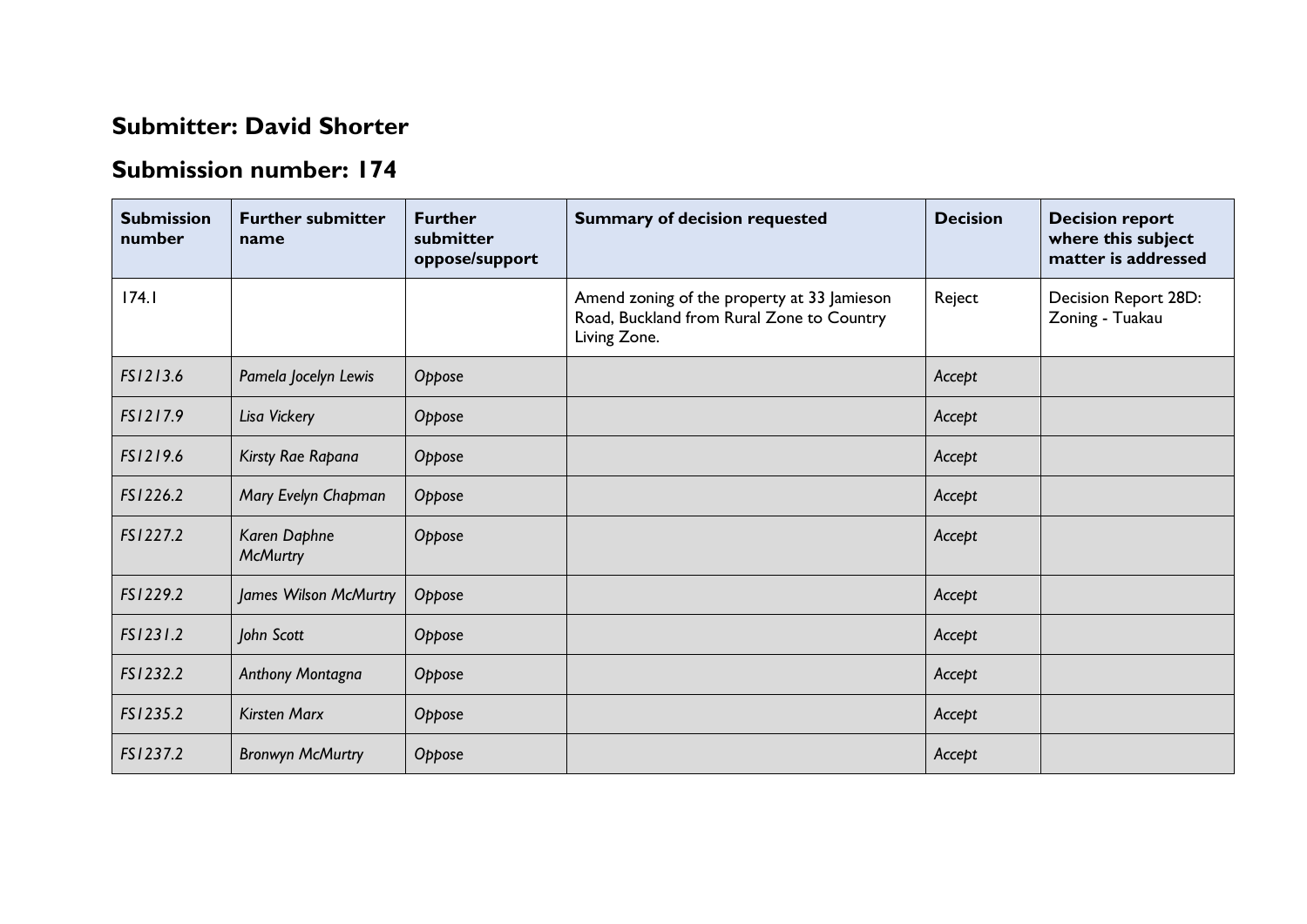| <b>Submission</b><br>number | <b>Further submitter</b><br>name     | <b>Further</b><br>submitter<br>oppose/support | <b>Summary of decision requested</b> | <b>Decision</b> | <b>Decision report</b><br>where this subject<br>matter is addressed |
|-----------------------------|--------------------------------------|-----------------------------------------------|--------------------------------------|-----------------|---------------------------------------------------------------------|
| FS1242.6                    | Faine Delwyn Mende                   | Oppose                                        |                                      | Accept          |                                                                     |
| FS1290.1                    | Anthony James Parker                 | Oppose                                        |                                      | Accept          |                                                                     |
| FS1336.6                    | <b>Gary Finlay</b>                   | Oppose                                        |                                      | Accept          |                                                                     |
| FS1351.6                    | Shana King                           | Oppose                                        |                                      | Accept          |                                                                     |
| FS1358.2                    | Graham A Deadman                     | Oppose                                        |                                      | Accept          |                                                                     |
| FS1360.2                    | Nesdam & Fisk Madsen<br><b>Trust</b> | Oppose                                        |                                      | Accept          |                                                                     |
| FS1361.2                    | Pamela Rosalind Anne<br>Parker       | Oppose                                        |                                      | Accept          |                                                                     |
| FS1205.18                   | Lauren Alexandra Banks               | Oppose                                        |                                      | Accept          |                                                                     |
| FS1220.10                   | <b>Heather Walden</b>                | Oppose                                        |                                      | Accept          |                                                                     |
| FS1228.18                   | Peter Christopher<br>Chapman         | Oppose                                        |                                      | Accept          |                                                                     |
| FS1230.10                   | Nichola Taylor                       | Oppose                                        |                                      | Accept          |                                                                     |
| FS1233.10                   | Andrea Scott                         | Oppose                                        |                                      | Accept          |                                                                     |
| FS1234.10                   | Scott Taylor                         | Oppose                                        |                                      | Accept          |                                                                     |
| FS1236.10                   | Lynda Mellsop                        | Oppose                                        |                                      | Accept          |                                                                     |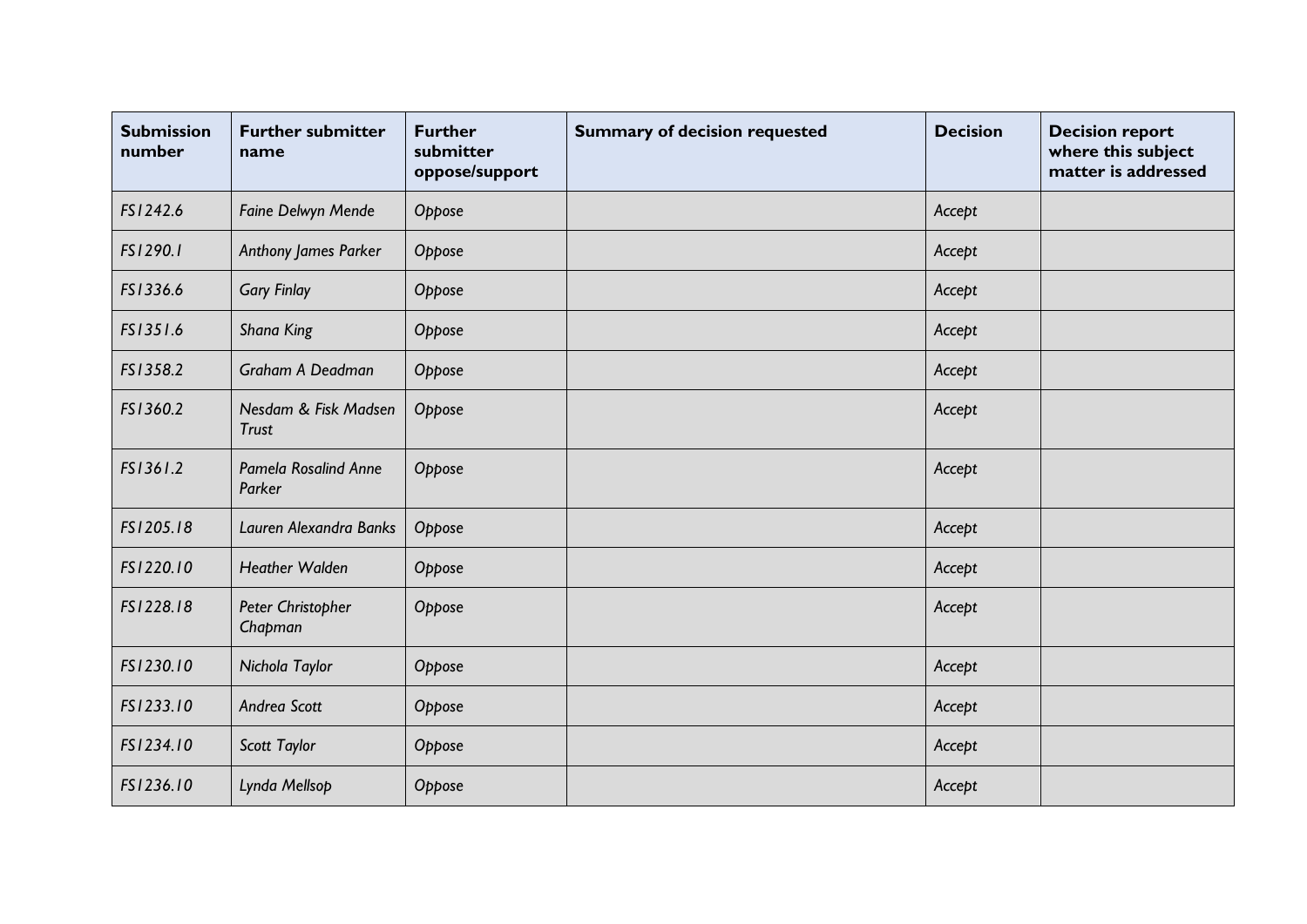| <b>Submission</b><br>number | <b>Further submitter</b><br>name     | <b>Further</b><br>submitter<br>oppose/support | <b>Summary of decision requested</b> | <b>Decision</b> | <b>Decision report</b><br>where this subject<br>matter is addressed |
|-----------------------------|--------------------------------------|-----------------------------------------------|--------------------------------------|-----------------|---------------------------------------------------------------------|
| FS1238.10                   | <b>Grant David Maclean</b>           | Oppose                                        |                                      | Accept          |                                                                     |
| FS1239.10                   | <b>Ruth Phillips</b>                 | Oppose                                        |                                      | Accept          |                                                                     |
| FS1240.10                   | Linda Andrew                         | Oppose                                        |                                      | Accept          |                                                                     |
| FS1241.10                   | <b>Calvin Andrew</b>                 | Oppose                                        |                                      | Accept          |                                                                     |
| FS1243.10                   | <b>Nicole Ormsby</b>                 | Oppose                                        |                                      | Accept          |                                                                     |
| FS1245.10                   | <b>Maire Enterprises</b><br>Limited  | Oppose                                        |                                      | Accept          |                                                                     |
| FS1246.10                   | Sharageen Holdings<br><b>Limited</b> | Oppose                                        |                                      | Accept          |                                                                     |
| FS1247.10                   | <b>Tammy Baker</b>                   | Oppose                                        |                                      | Accept          |                                                                     |
| FS1352.14                   | Graydon Millen                       | Oppose                                        |                                      | Accept          |                                                                     |
| FS1354.14                   | Peter Francis Montagna               | Oppose                                        |                                      | Accept          |                                                                     |
| FS1355.14                   | Justine Wootton                      | Oppose                                        |                                      | Accept          |                                                                     |
| FS1356.10                   | Elizabeth Jean<br>Deadman            | Oppose                                        |                                      | Accept          |                                                                     |
| FS1357.18                   | <b>Graham Gavin</b><br>Deadman       | Oppose                                        |                                      | Accept          |                                                                     |